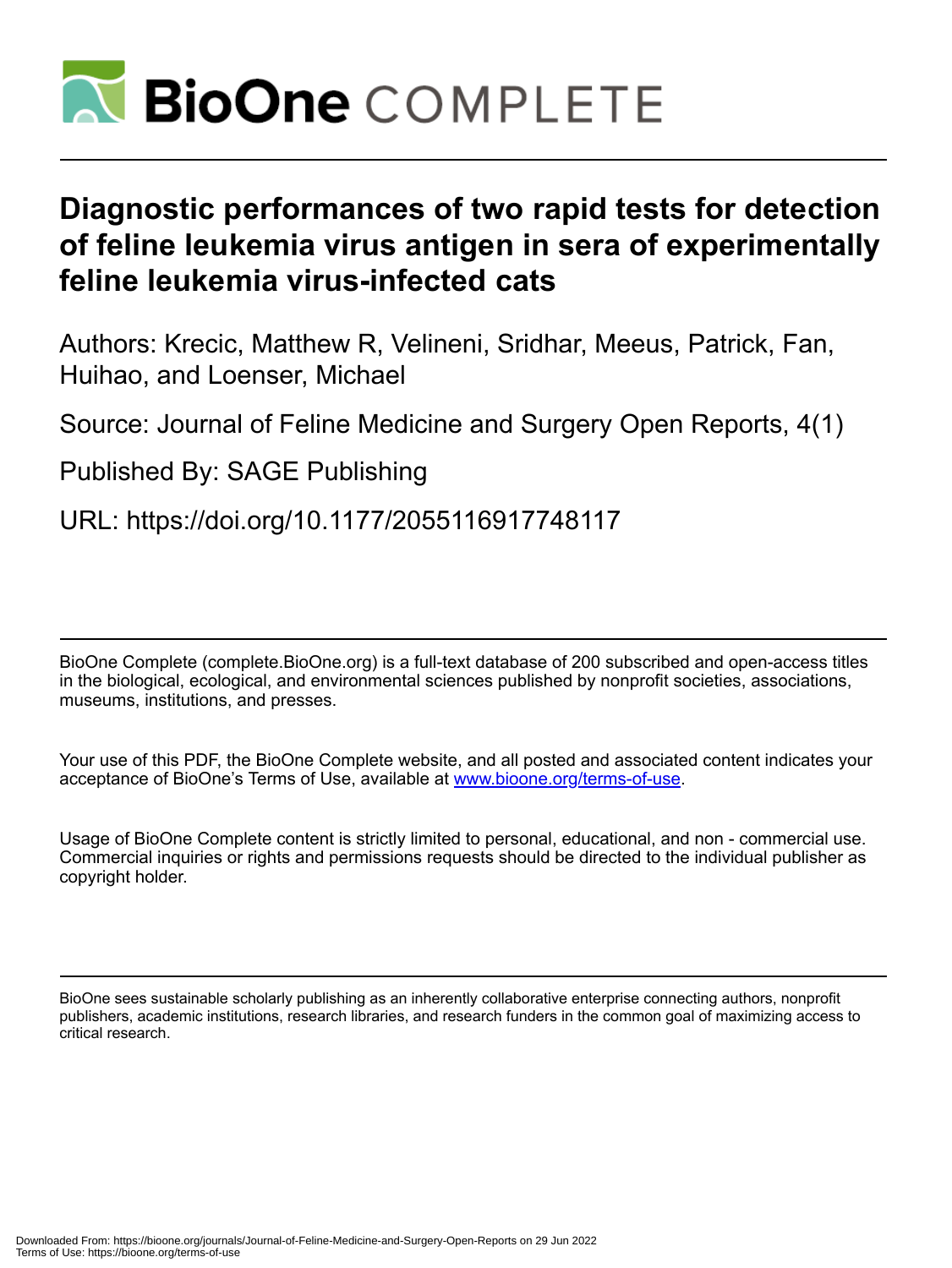



**Diagnostic performances of two rapid tests for detection of feline leukemia virus antigen in sera of experimentally feline leukemia virus-infected cats**

DOI: 10.1177/2055116917748117 *Journal of Feline Medicine and Surgery Open Reports*  $1 - 4$ © The Author(s) 2017 Reprints and permissions: [sagepub.co.uk/journalsPermissions.nav](https://uk.sagepub.com/en-gb/journals-permissions)

[journals.sagepub.com/home/jfmsopenreports](https://journals.sagepub.com/home/jfmsopenreports
)

This paper was handled and processed by the American Editorial Office (AAFP) for publication in *JFMS Open Reports*



## **Matthew R Krecic1, Sridhar Velineni2, Patrick Meeus2, Huihao Fan2 and Michael Loenser1**

### **Abstract**

*Objectives* The objective of this study was to compare the diagnostic sensitivities and specificities of WITNESS FeLV-FIV (Zoetis) and SNAP FIV/FeLV Combo Test (IDEXX) for the detection of FeLV p27 antigen in the sera of experimentally feline leukemia virus (FeLV)-infected cats.

*Methods* Diagnostic sensitivities of WITNESS and SNAP were determined through testing of 47 serum samples collected from cats day 56 post-experimental infection with a virulent FeLV Rickard strain. Successful experimental infection was confirmed based on observation of FeLV antigen and proviral DNA in anti-coagulated (EDTA) wholeblood samples by immunofluorescent antibody (IFA) test and PCR, respectively. Diagnostic specificities of both tests were determined through testing of sera of 92 laboratory-housed, non-FeLV-exposed specific pathogen-free (SPF) cats.

*Results* Forty-one of 47 blood samples were IFA positive, whereas all 47 samples were PCR positive. All 92 non-FeLV-infected SPF cats were IFA and PCR negative. In comparison to IFA as the reference method, both WITNESS and SNAP tests yielded equivalent sensitivities and specificities of 100% and 97.8%, respectively. In comparison to PCR as the reference method, both WITNESS and SNAP tests likewise performed equivalently, with sensitivities and specificities of 91.5% and 100%, respectively.

*Conclusions and relevance* Sensitivity and specificity of WITNESS FeLV-FIV for identifying FeLV p27 antigen in the sera of these experimentally FeLV-infected and non-FeLV-exposed SPF cats equaled those of the SNAP FIV/FeLV Combo Test. However, all positive results, regardless of the point-of-care test used, should be confirmed before making clinical decisions such as segregation from other cats or euthanasia.

**Accepted:** 19 November 2017

## **Introduction**

Feline leukemia virus (FeLV) of the Retroviridae family is an important infectious agent of cats. The virus is often shed in saliva, nasal discharges, urine, feces and milk of persistently infected cats.1–5 Transmission to susceptible cats not only occurs via the oronasal route during mutual grooming, but can also occur through bites.3,4 Although seroprevalence of FeLV p27 antigen varies, a seroepidemiologic survey in North America using >18,000 clientowned and sheltered cats indicated a seroprevalence rate of 2.3%.<sup>6</sup> Failure to identify FeLV-infected cats may

lead to inadvertent exposure and transmission to uninfected cats, and misdiagnosis of infection in uninfected

1Zoetis, Parsippany, NJ, USA 2Zoetis, Kalamazoo, MI, USA

**Corresponding author:**

Matthew R Krecic DVM, MS, MBA, DACVIM, 10 Sylvan Way, Parsippany, NJ 07054, USA Email: [matthew.krecic@zoetis.com](mailto:matthew.krecic@zoetis.com)



Creative Commons Non Commercial CC BY-NC: This article is distributed under the terms of the Creative Commons Attribution-NonCommercial 4.0 License (http://www.creativecommons.org/licenses/by-nc/4.0/) which permits non-commercial use, reproduction and distribution of the work without further permission provided the original work is attributed as specified on the SAGE and

Open Access pages (https://us.sagepub.com/en-us/nam/open-access-at-sage). Downloaded From: https://bioone.org/journals/Journal-of-Feline-Medicine-and-Surgery-Open-Reports on 29 Jun 2022 Terms of Use: https://bioone.org/terms-of-use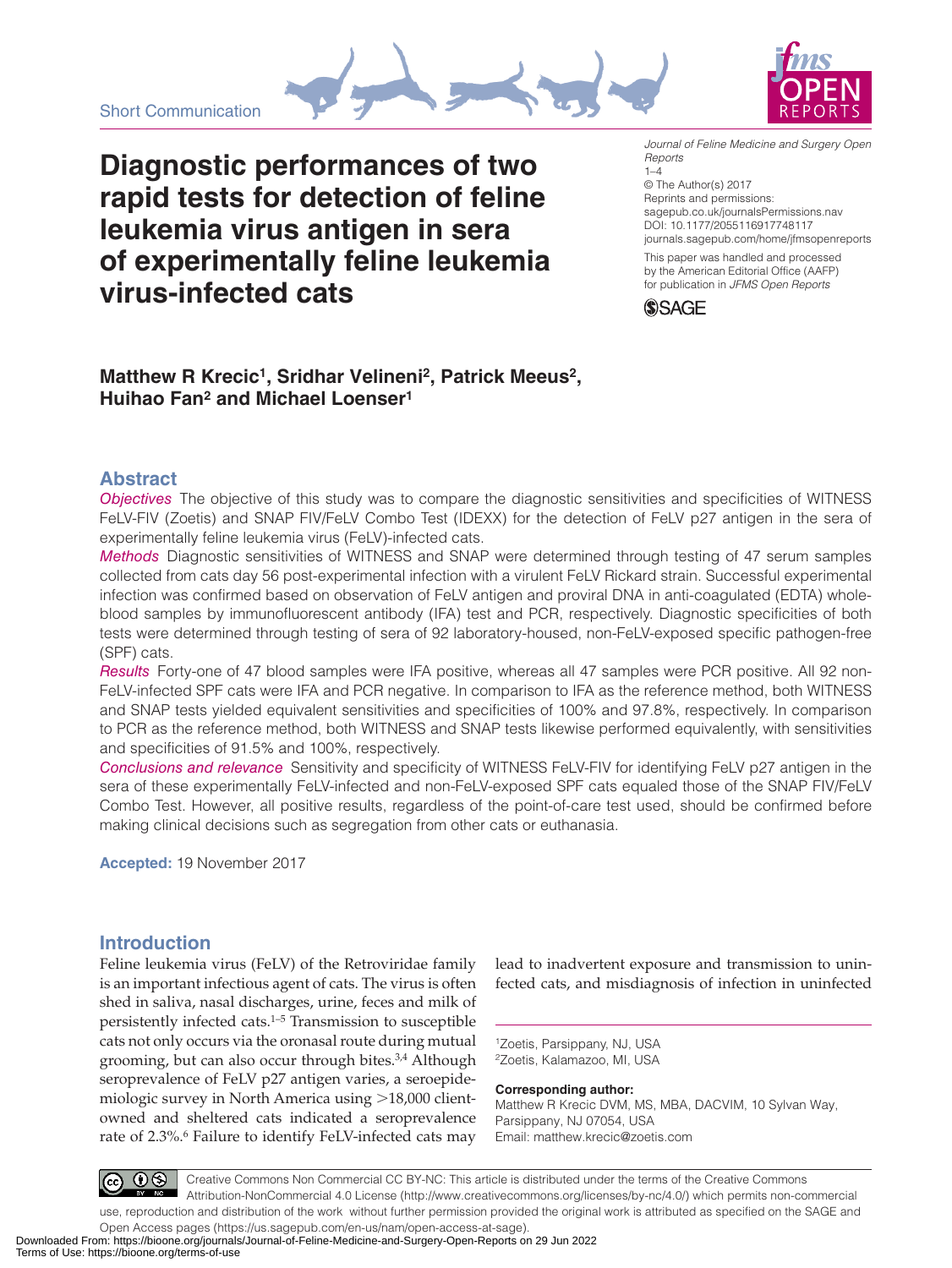cats may lead to unnecessary segregation, requirement of adoption into a single-cat household or euthanasia.3 Veterinarians and pet owners may opt to euthanize FeLV p27 antigen-positive cats over the concern that the cats may have progressive infections and therefore will likely die within 18–36 months of diagnosis.3,4 Although positive antigen test results should ideally be confirmed, confirmatory testing may not be feasible for some shelter organizations because of increased cost and difficulty with the interpretation of possible discordant test results.3 Therefore, accurate diagnostic tests are a prerequisite to identifying and treating infected cats and to preventing transmission.

Virus isolation is the gold standard for the diagnosis of FeLV infection.3 However, it is laborious and impractical for clinical application; isolation may require up to 10 days and many laboratories do not have expertise for such lengthy stays.<sup>5</sup> Most of the serological tests detect the presence or absence of either p27 core viral antigen by an ELISA or viral antigens in the white blood cells by an immunofluorescence antibody (IFA) test. $3,5,7$  The p27 antigen is produced during the early primary viremic stage, typically within 14–30 days of infection and throughout all stages of the infection in progressively infected cats.3,8,9 Commercial reference laboratories commonly utilize microwell-based ELISAs, IFA tests and PCR to detect the proviral (FeLV DNA) load or viral (FeLV RNA) load for both screening and confirmatory testing. However, because of the laborious and/or costintensive character of most of these methods, they are better used as confirmatory tests. Rapid immunochromatography and ELISA are common test formats for FeLV testing at the point of care (POC).

Depending on sources of samples and tests of reference, accuracy of POC tests for the detection of FeLV p27 antigen is generally excellent.10 In late 2014 a dual analyte POC test – WITNESS FeLV-FIV (Zoetis) – was introduced in the USA for the detection of FeLV p27 antigen and of FIV gp40 antibodies within the serum, plasma and anticoagulated whole blood of cats. To date, variable data have been published regarding its sensitivity and specificity for the detection of p27 antigen vs those of other POC tests.<sup>11-13</sup> Therefore, the objective of this study was to compare the diagnostic sensitivities and specificities of two commonly used POC tests – WITNESS FeLV-FIV and SNAP FIV/FeLV Combo Test (IDEXX) – for detecting FeLV p27 antigen in the sera of experimentally FeLVinfected cats using IFA testing and PCR as references.

#### **Materials and methods**

Cats enrolled in a related study were concurrently enrolled in this study. Domestic shorthair cats were 7–8 weeks of age, consisted of both males ( $n = 24$ ) and females ( $n = 24$ ), and were housed in groups of 12 in four rooms. Cats were vaccinated subcutaneously with ULTRA Fel-o-Vax FVRCP

(Boehringer Ingelheim) on days 0 and 21. All cats were sedated with Dexdomitor (Zoetis) administered according to manufacturer's recommendation (40 µg/kg IM) immediately prior to FeLV challenge. Challenge consisted of the administration of 2 ml virulent FeLV (Rickard strain) by the intranasal route (1 ml in each nostril) on days 33, 35, 38 and 40. The 2 ml inoculum contained  $10^{6.5}$ virus particles. Thereafter, anticoagulated (EDTA) whole blood and sera were collected at weekly intervals. The Institutional Animal Care and Use Committee of Zoetis reviewed and approved this study.

Confirmation of FeLV infection in all cats was determined by IFA (National Veterinary Laboratory, Franklin Lakes, NJ, USA) and PCR testing for proviral DNA (Zoetis) using different sample types (bone marrow, buffy coats and sera) and purification method (QIAamp DNA Blood Mini Kit; Qiagen) than previously published.<sup>14</sup> Sera collected from cats ( $n = 47$ ) at day 89 (56 days after the first challenge dose of FeLV) and also from non-FeLV-exposed, laboratory-housed, specific pathogen-free (SPF) cats ( $n = 92$ ) were randomized to establish testing order and monitored for FeLV p27 antigen using the WITNESS FeLV-FIV and SNAP FIV/FeLV Combo tests as per the respective manufacturers' instructions. Day 89, 56 days post-administration of the first FeLV challenge dose, was selected for this study because day 89 was a predetermined time point for phlebotomy with the concurrent study, and 56 days after the first challenge was expected to be sufficient time for the establishment of FeLV infection. Technicians performing the diagnostic assays were masked to the true serological status of all serum samples and serum samples were tested in the same order in batches of up to 50 using the two tests to be evaluated. Samples were stored refrigerated until testing. Diagnostic sensitivity and specificity and Jeffrey's 95% confidence interval (CI) were calculated for both tests using IFA and PCR testing as reference methods (SAS version 9.4 software).

#### **Results**

Forty-seven of 48 cats were available for testing. One of the FeLV-infected cats was euthanized because of depression, dehydration and lameness approximately 1 week prior to scheduled phlebotomy on day 89, and therefore a sample from this cat was unavailable for testing. Fortyone of the remaining 47 anticoagulated whole-blood samples were IFA positive, and all 47 samples were PCR positive for proviral DNA, resulting in six discordant results (Table 1). Both the WITNESS and SNAP tests correctly identified all 41 IFA-positive samples as positive, yielding equivalent sensitivities of 100% (95% CI 94.1– 100%). Both the WITNESS and SNAP tests correctly identified 43/47 PCR-positive samples, yielding equivalent sensitivities of 91.5% (95% CI 81.0–97.1%). Therefore, when compared with PCR, both tests identified 4/47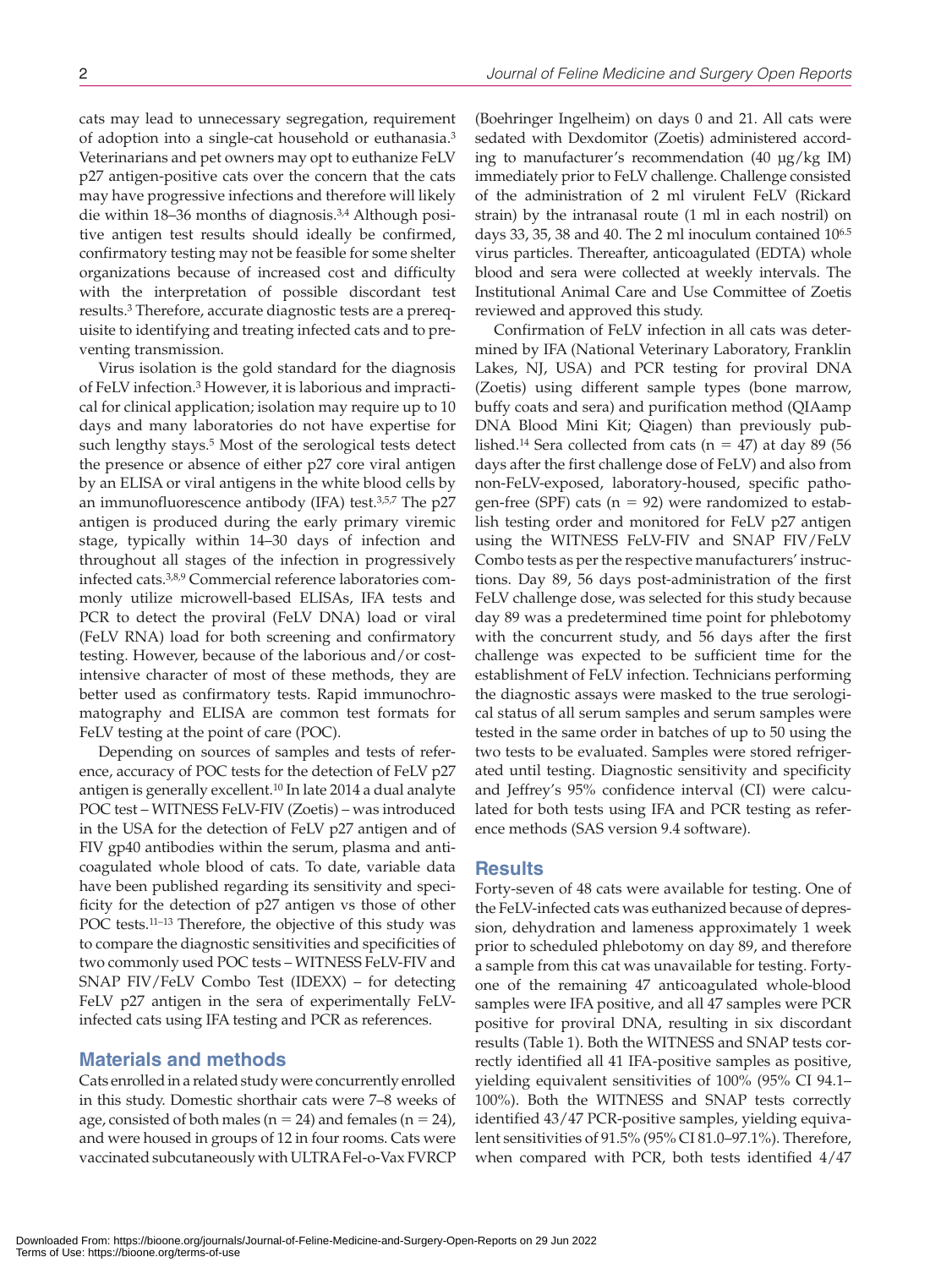| Animal ID                                                                        | Infection status                                                                                   | Reference tests                                                                  |                                                                                  | Point-of-care tests                                                              |                                                                                  |
|----------------------------------------------------------------------------------|----------------------------------------------------------------------------------------------------|----------------------------------------------------------------------------------|----------------------------------------------------------------------------------|----------------------------------------------------------------------------------|----------------------------------------------------------------------------------|
|                                                                                  |                                                                                                    | <b>PCR</b>                                                                       | <b>IFA</b>                                                                       | <b>WITNESS</b>                                                                   | <b>SNAP</b>                                                                      |
| 16JJY3<br>16CJM7<br>16CJN <sub>5</sub><br>16CJH <sub>2</sub><br>16JCN4<br>16JJX4 | FeLV infected<br>FeLV infected<br>FeLV infected<br>FeLV infected<br>FeLV infected<br>FeLV infected | <b>POS</b><br><b>POS</b><br><b>POS</b><br><b>POS</b><br><b>POS</b><br><b>POS</b> | <b>NEG</b><br><b>NEG</b><br><b>NEG</b><br><b>NEG</b><br><b>NEG</b><br><b>NEG</b> | <b>POS</b><br><b>NEG</b><br><b>NEG</b><br><b>POS</b><br><b>NEG</b><br><b>NEG</b> | <b>NEG</b><br><b>NEG</b><br><b>NEG</b><br><b>POS</b><br><b>POS</b><br><b>NEG</b> |

**Table 1** Feline leukemia virus (FeLV) results for WITNESS FeLV-FIV and SNAP FIV/FeLV Combo tests for those samples collected from 6/47 cats experimentally infected with FeLV and yielding discordant results between immunofluorescence antibody (IFA; negative [NEG]) and PCR (positive [POS]) testing

samples as 'false' negative. WITNESS, SNAP and IFA testing yielded negative results for 3/6 discordant (IFAnegative/PCR-positive) samples. Of the remaining three discordant samples, one was WITNESS positive and SNAP negative, one was WITNESS negative and SNAP positive, and one was WITNESS and SNAP positive. Specificities of both tests when referenced to either IFA or PCR were equal at 97.8% (95% CI 93.2–99.5%) and 100% (95% CI 97.1–100%), respectively.

#### **Discussion**

In the present study, sensitivity and specificity of WITNESS FeLV-FIV for identifying FeLV p27 antigen in the sera of experimentally FeLV-infected and non-FeLVexposed SPF cats equaled those of the SNAP FIV/FeLV Combo Test. However, these results differ from those recently reported in which sensitivity of WITNESS test was less than that of SNAP test.11–13 However, differences between the current study and the earlier studies included sources of samples and types of reference standards used. In the two of the previous studies, microwell ELISAs were used as the reference, and in the current study results of both POC tests were compared to IFA and PCR. Virus isolation is the gold standard for FeLV detection, but this method is laborious and impractical for clinical application; therefore, it was not selected as the reference in this study nor previous studies.<sup>3,4,10-13</sup> Furthermore, estimates of sensitivity and specificity of a test may differ depending on the reference standard used for comparison.15 PCR is considered more sensitive than IFA for confirmation of FeLV status.<sup>8,9,13,14</sup> Therefore, when the results of a test using a different methodology are compared with the results obtained with PCR, the sensitivity of the test may be lower than it would be have been had the test results been compared with those obtained with IFA.13 When PCR was used as the reference test, sensitivities for both WITNESS FeLV-FIV and SNAP FIV/FeLV Combo tests were much lower than expected in a previous study,<sup>13</sup> and were lower than with IFA in the current study.

Forty-one of 47 samples from the experimentally infected cats were identified as IFA positive. The six IFAnegative, PCR-positive samples may have been misidentified as IFA negative (ie, false negative) (Table 1). Three of these samples are likely falsely IFA negative because both WITNESS and SNAP yielded positive results for one sample, and, singly, WITNESS and SNAP yielded positive results for two other samples. The other three of these six samples yielded negative results for both WITNESS and SNAP; therefore, the three cats from which these samples were obtained may have had regressive infections such that circulating p27 antigen was not present. A regressive infection is one in which an infected cat is only transiently viremic (antigenemic); the cat mounts an effective immune response to clear circulating virus yet the cat continues to harbor proviral DNA within its bone marrow and yields a positive PCR result.3,4,9,16,17 Regressive infection is the probable reason for reported decreased sensitivity of both tests as compared with PCR. At day 56 post-experimental infection, FeLV p27 antigenemia may have waned and therefore was no longer detectable. Viremia may end 2–16 weeks post-infection.4,8 In a survey of cats in southern Germany, occurrence of regressive infections – p27 antigen negative and proviral DNA positive – was reported at 1.2%.17

Two of the 48 FeLV-infected cats developed clinical signs through day 201, the termination of the concurrent study for which these cats were enrolled. In addition to the cat mentioned above that was euthanized approximately 1 week prior to scheduled day 89 phlebotomy, a second cat was euthanized approximately 1 month after day 89 phlebotomy. This cat was anorexic, dehydrated and lethargic. Blood and serum collected from this cat yielded positive results for all tests – PCR, IFA, WITNESS and SNAP – confirming a progressive infection.3,4,9,16,17

#### **Conclusions**

In this study, the sensitivity and specificity of WITNESS FeLV-FIV for identifying FeLV p27 antigen in the sera of FeLV experimentally infected and non-FeLV-exposed